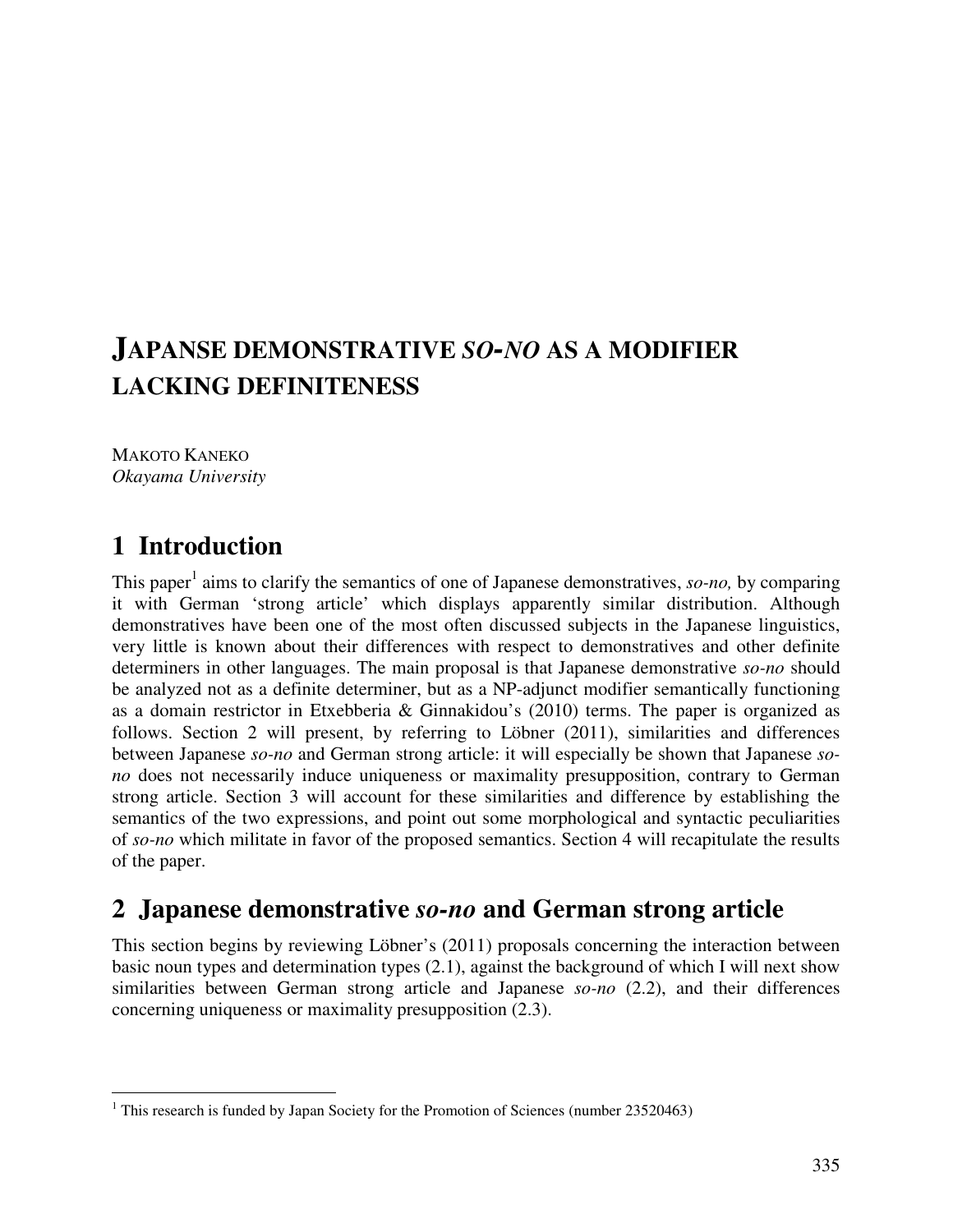#### **2.1 Congruent and incongruent definite determination**

Löbner (2011) first distinguishes four basic noun types, that is, sortal, individual, relational and functional nouns: i) sortal nouns are unary predicate terms (of type  $\langle e, t \rangle$ ), like *man*; ii) individual nous are individual terms (of type e) uniquely identified in a context of utterance, like *US president*; iii) relational nouns are binary predicate terms (of type  $\langle e, \langle e, t \rangle \rangle$ ), characterize their referents by a particular relation (not necessarily one-to-one) to its external argument and are illustrated by nouns, like *brother* (*x's brother* is not necessarily uniquely determined with respect to *x*); iv) functional nouns are unary function terms (of type  $\langle e, e \rangle$ ) lexically involving an external argument whose value constitutes the uniquely determined referent, like *father* (*x's father* is uniquely determined with respect to *x*). By representing inherent uniqueness and inherent relationality respectively by features  $[\pm U]$  and  $[\pm R]$ , this author characterizes i) sortal nouns as  $[-U][-R]$ , ii) individual nouns as  $[+U][-R]$ , iii) relational nouns as  $[-U][+R]$ , iv) functional nouns as [+U][+R].

He next shows which mode of determination is natural with which noun type: singular definite determiner is natural with [+U] nouns (i.e. individual nouns, like *US president*, and functional nouns whose external argument is filled, like *father of Obama*), while [-U] nouns (i.e. sortal nouns, like *man*, and relational nouns, like *brother of Obama*) should be coerced (typeshifted) with the help of contextual information to be compatible with singular definite article. To clarify these natural and coerced relations, Löbner (2011) introduces a distinction between "congruent" and "incongruent" determination: determination is congruent if it does not change noun type; otherwise (if it needs some contextual support), it is incongruent. A bridging use of definite article associated with a functional noun is between congruent and incongruent definite determination in that such a noun is disposed with [+U] feature but its external argument should be contextually fulfilled by way of anaphoric relation with the antecedent. Furthermore, according to Löbner (2011), "incongruent determination receives more salient expression, such as strong v. weak marking, marking v. non-marking, additional morphemes" (p.307). He then proposes the following scale indicating degrees of congruence of various uses of definite determiners.

 $(1)$   $\leftarrow$  *incongruent definite determination (requiring contextual support)* deictic with sortal or relational nouns > anaphoric with sortal or relational nouns > bridging with functional nouns > with individual nouns *congruent definite determination*→ (adapted from Löbner 2011: 320)

English demonstratives, which may receive strong marking by stress, are incongruent markers, while definite article *the*, which cannot be stressed, is essentially a congruent marker, although it covers wide range of uses from left to right edges on the scale in (1). Thus, English *the* surely allows a deictic use, but requires, in singular cases, the uniqueness of the referent in a relevant situation, and is not acceptable in contexts where the same DP denotes different objects in the same situation, as in (2a) where the same DP, *the man*, should denote two different men. English demonstratives are acceptable in such cases, as in (2b).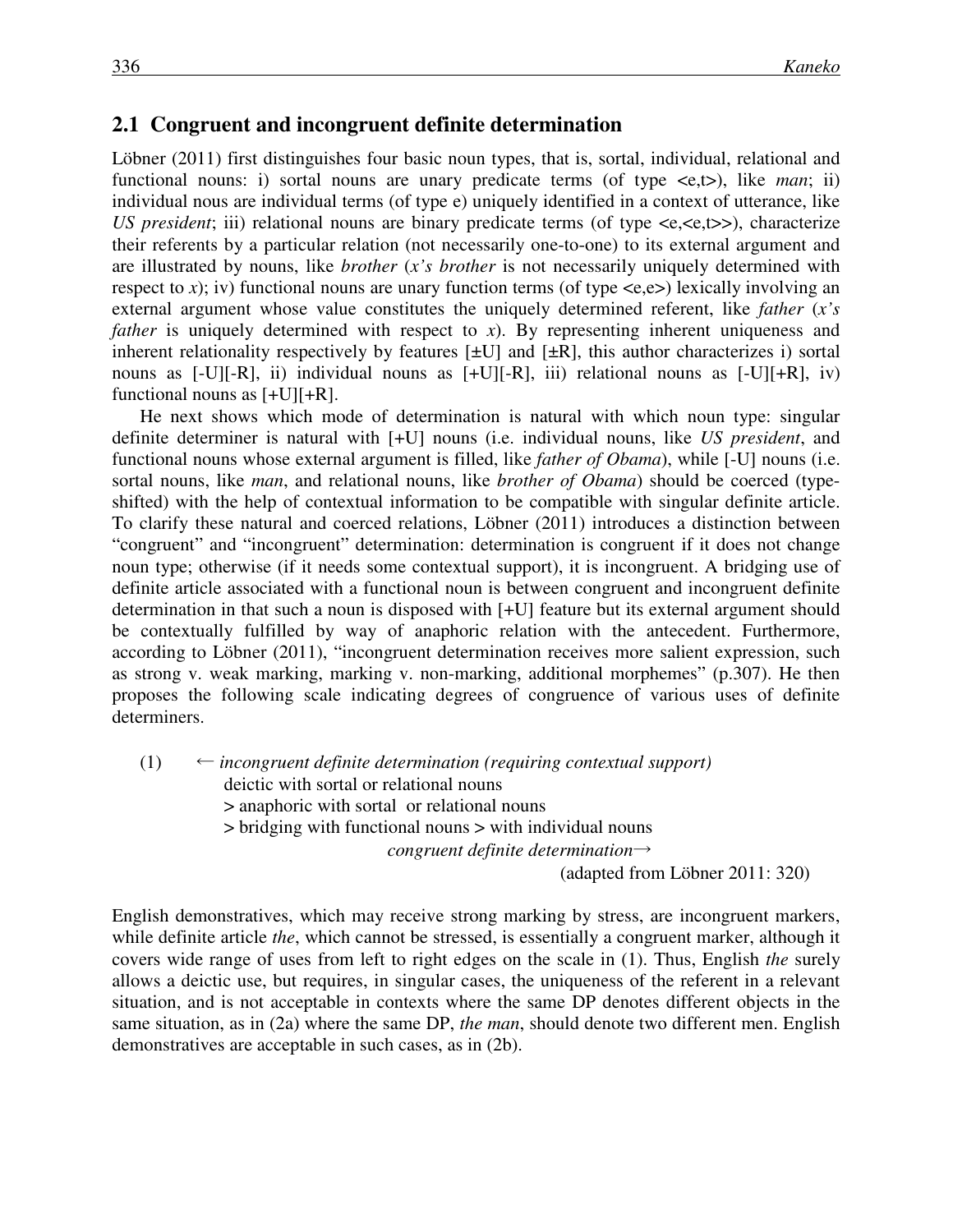- (2)a.  $*$ **The** *man* is dumb and **the** *man* isn't<sup>2</sup>.
- b. **This** *man* is dumb and **this** *man* isn't. (Löbner 2011: 18)
- (3) Every singer complained that {**the /#that**} *accompanist* played too loudly. (adapted from Lyons 1999: 273)
- (4) {**The** / #**That**}*moon* was very bright last night. (idem.3)

The bridging use is expressed in English by definite article *the*, as in (3), but not by demonstratives: *that* in (3) should need, as an incongruent marker, a heavy contextual support, that is, high saliency of the referent of *accompanist*, which however is not obtained in (3). [+U] individual nouns, like *moon* in (4), are compatible with definite article *the*, but normally not with demonstrative *that*.

### **2.2 Similarities between Japanese** *so-no* **and German strong article**

German definite article may be either contracted or not with a preposition preceding it. Schwarz (2009) observes that the contracted form, called 'weak article', conveys, like English *the*, uniqueness of the referent in a relevant situation, while the non-contracted form, called 'strong article', is used primarily in anaphoric cases. Löbner (2011) claims that the contracted weak and non-contracted strong articles respectively express congruent and incongruent definite determination, while a cut off point between the two types of determination is different between English and German. German strong article conveys i) deictic reading where the same DP may denote different objects in a relevant situation, as in (5), ii) anaphoric reading including bound variable reading, as in (6), and moreover, differently from English demonstratives, iii) bridging reading based on producer - product relation, as '*a novel-the author*' in  $(7)^3$ . According to Schwarz (2009: 267), this use is in principle limited in cases involving  $[+R]$  nouns: in (7), a  $[+R]$ functional noun, *Autor* 'author' cannot be replaced by a [-R] sortal noun, *Schriftsteller* 'novelist'. All of these three readings are incompatible with the weak article, which marks the definiteness of [+U] individual nouns, as in (8). Strong article is not appropriate in this case.

- (5) Hans ist {#**im** /in **DEM**} *Auto* gecommen, nicht {#im / in **DEM**} *Auto*. Hans is in-the<sub>weak</sub> / in the<sub>strong</sub> *car* come not in-the<sub>weak</sub> / in the strong  $car^4$ 'Hans came in **that** *car*, not in **that** *car*.' (Schwarz 2009: 34) [deictic]
- (6) In jeder Bibliothek, die ein Buch über Topinambur hat, sehe ich In every library that a book about topinambur has, look I {#**im** /in **dem**} *Buch* nach, ob man Topinambur grillen kann. in-**theweak** /in **thestrong** *book* PART whether one topinambur grill can 'In every library that has a book about topinambur, I check in **the** *book* if one can grill topinambur.' (idem.242) [anaphoric]

<sup>1</sup> 2 In the examples cited, definite determiners in English and German, Japanese demonstrative *so-no* and similar expressions are put in bold types, and the NP following these expressions are italicized. The antecedent, if there exists, is underlined.

<sup>3</sup> It however is the weak article that expresses a bridging reading based on a part / whole relation, as '*a church–the tower*'.

<sup>&</sup>lt;sup>4</sup> The abbreviations used in this paper are the following: ACC: accusative; CL: classifier; COMP: complementizer; COP: copular; DAT: dative; GEN: genitive; LOC: locative; NEG: negation; NOM: nominative; PART: particle; PL: plural; PROG: progressive; PST: past; Q: question marker; SG: singular; TOP: topic.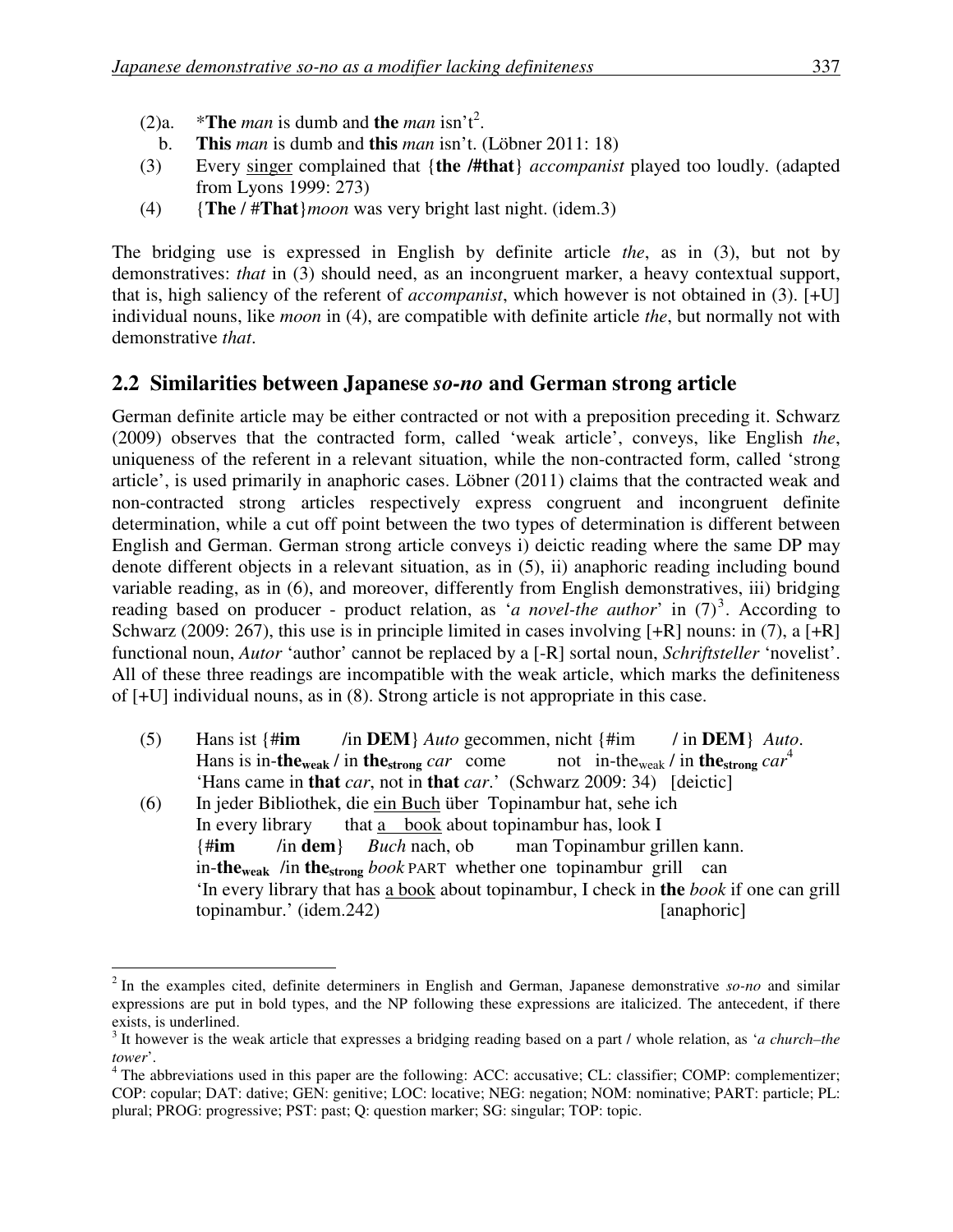- (7) Jeder, der einen Roman gekauft hat, hatte schon einmal eine Kurzgeschichte everyone that a novel bought had had already once a short story {#**vom** / von **dem**} *Autor* gelesen. (idem.247) [bridging] by-**theweak** /by **thestrong** author read 'Everyone that bought a novel had already once read a short story written by **the** *author*.' (8) Armstrong flog als erster {**zum** /#zu **dem**} *Mon*d. (adapted from idem.40)
- Armstrong flew as first one to-**theweak** / to **thestrong** *moon* 'Armstrong was the first one to fly to **the** *moon*.'[congruent with [+U] individual]

Japanese has three pre-nominal demonstratives whose singular forms are *a-no*, *ko-no* and *so-no* 5 . According to Hoji, Kinsui, Takubo & Ueyama (2003: 115), "a *ko-*NP is marked as [Proximal]; a *a-*NP is marked as [Distal]", while "a *so-*NP is neither [Proximal] nor [Distal]". Moreover, for *so-no*, "a linguistic antecedent is necessary" (p.103), which is not the case for *a-no* and *ko-no*. *so-no* is thus essentially anaphoric, like German strong article. *so-no* may further manifest apparently similar distribution with German strong article: i) it may be deictically used to refer to something closer to the hearer<sup>6</sup>. In this use, *so-no* is acceptable, like German strong article, when the same DP denotes different objects in a relevant situation, as in (9); ii) it allows a bound anaphoric use, as in (10); iii) it also allows a bridging use based on producer - product relation, as in (11), where the producer and the product are respectively expressed by *sennsee* 'Professor' and *tyosyo* 'work'. According to Iori (2007: 146), this use is in principle only possible with [+R] nouns, but not with [-R] sortal nouns: in (11), if the [+R] functional noun, *tyosyo* 'work', is replaced by a [-R] sortal noun, *hon* 'book', we cannot get the bridging interpretation; iv) *so-no* is not natural with [+U] individual nouns, as in (12), which are normally zero-marked in Japanese.

- (9) Hans-wa **so-no** *kuruma*-de-wa naku, **so-no** *kuruma*-de kita. [deictic] Hana-TOP **SO-NO** *car*-with-TOP NEG **SO-NO** *car*-with came 'Hans came in **that** *car*, not in **that** *car*.'
- (10) Do-no zidoosya-gaisya-mo **so-no** *zidoosya-gaisya*-no ko-gaisya-o which automobile-company-∀**SO-NO** *automobile-company*-GEN subsidiary-ACC suisensita [anaphoric] recommended 'Every automobile-company recommended one, some or all subsidiary(ies) of **that** *automobile-company*'s.' (Hoji, Kinsui, Takubo & Ueyama 2003: 104)
- (11) A: Ko-no aida, gakkai-no kaizyoo-de sensee-ga **so-no** *tyosyo*-ni me-o Last day meeting-GEN place-LOC Professor-NOM **SO-NO** *work*-DAT eye-ACC

<u>.</u>

 $<sup>5</sup>$  In this paper, the nature of  $-no$  is not fully discussed, and is approximately analyzed as a genitive marker. It may</sup> be compared with –*no* taking part in pre-nominal numeral classifiers, as *san-nin-no gakusee* 'three-CL-GEN student', whose nature is controversial: different analyses are advanced by previous studies in terms of i) contextual case marker; ii) linking element inserted only morphologically and semantically inert; or iii) pre-nominal form of copular –*da*, etc. For more discussion, see Saito, Lin & Murasugi (2008), Miyamoto (2009), among others.

<sup>6</sup> Hoji, Kinsui, Takubo & Ueyama (2003: 113) argue that the deictic use of *so-no* (referring to something closer to the hearer) is relevant only when a conflict exists between the speaker's and hearer's viewpoints in a way that "the speaker construes the relevant object as *distal*, and the speaker thinks that the hearer would construe the relevant object as *proximal*". In this sense, the deictic use of *so-no* is not basic. They in effect suggest that "a marked operation creates, on the basis of 'visual contact' with an object, what corresponds to a linguistic expression that can serve as an antecedent […] and this is what underlies the deictic use of *so*-NPs." (ibid.)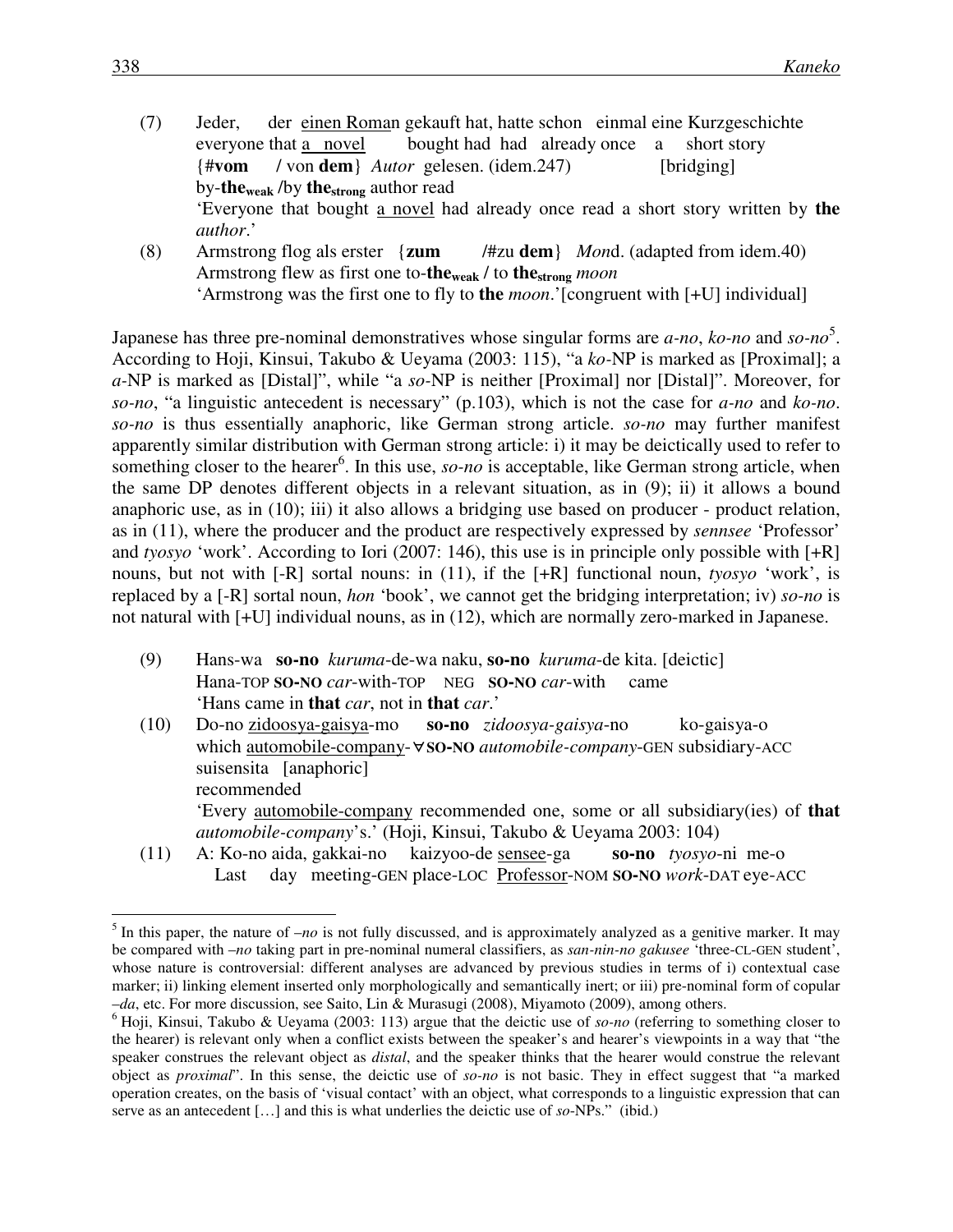toosi-teorare-ta yo. pass-PROG-PST you know B: E, do-no tyosyo ? (Iori 2007: 146) Oh, which-GEN work 'A: Last day, at the meeting (of Linguistic Society), Professor was reading one, some or all work(s) of **his**.  $- B$ : Oh, which work?' [bridging] (12) Saku-ban (#**so-no)** *tuki*-wa totemo akarukat-ta.

Last night **SO-NO** *moon*-TOP very bright-PST '(#**That**/**The**) *moon* was very bright last night.' [congruent with [+U] individual]

(13a) and (13b) respectively summarize the semantic domains expressed by English *that* and *the*, and German strong and weak definite articles. The semantic domains expressed by Japanese *sono* and non-marked form recapitulated in (13c) seem to well correspond to those of German strong and weak articles in (13b). These similarities suggest a possibility of analyzing Japanese *so-no* and Japanese zero form respectively as incongruent and congruent definite determiners. I will however show in the next section that there is a crucial semantic difference between Japanese *so-no* and German strong article.

| (13) | $\leftarrow$ incongruent                                                       | $congruent \rightarrow$ |
|------|--------------------------------------------------------------------------------|-------------------------|
|      | $\alpha$ deictic > anaphoric > bridging (producer-product) > with $[+U]$ nouns |                         |
|      |                                                                                |                         |
|      |                                                                                |                         |
|      |                                                                                |                         |

### **2.3 Differences between Japanese** *so-no* **and German strong article**

A bridging use of German strong article is possible only with [+R][+U] functional nouns, while Japanese *so-no* is compatible not only with functional nouns, but also with [+R][-U] relational ones: in (14a), a bridging *so-no* is attached to a [+R][+U] functional noun, *hyoosi* 'cover', and refers back to the antecedent, *zassi* 'magazine' (a magazine has only one cover), while in (11), it is attached to a [+R][-U] relational noun, *tyosyo* 'work', and refers back to the antecedent, *sensee* 'Professor' (Professor may publish more than one work). In the latter case, *so-no* allows a nonmaximal, partitive reading, as shown in the English translation of (11). Recall that Japanese does not have obligatory plural marker and Japanese nouns, like *tyosyo* 'work', may a priori convey either singular or plural readings. In (11), B's replay meaning 'which work?' confirms that a unique work among them is not presupposed between A and B. Plurality of animate nouns in Japanese may be clarified by a suffixe –*tati*. Now, <*so-no* + *NP-tati*> does not necessarily induce maximality: in (14b), *so-no* is attached to a noun, *gakusee* 'student', which is lexically typeshifted from a [-R] sortal noun to a [+R] relational one, and refers back to 'Professor Hata'. Now, *so-no student-tati*' can denote some or all of Professor Hata's students.

- (14)a. Boku-ga aidokusi-teiru zassi-ga atte [...] ko-ndo **so-no** *hyoosi*-ni [....] me-NOM adore-PROG magazine-NOM exist, this time **SO-NO** *cover*-LOC 'I adore a magazine, and this time, on **its** cover**…**' [with functional noun] (Iori 2007: 159)
	- b. Hata … kyoozyu to **so-no** *gakusee-tati*-wa […] KG broadband station-nituite Hata professor and **SO-NO** *student*-PL-TOP KG broadband station-about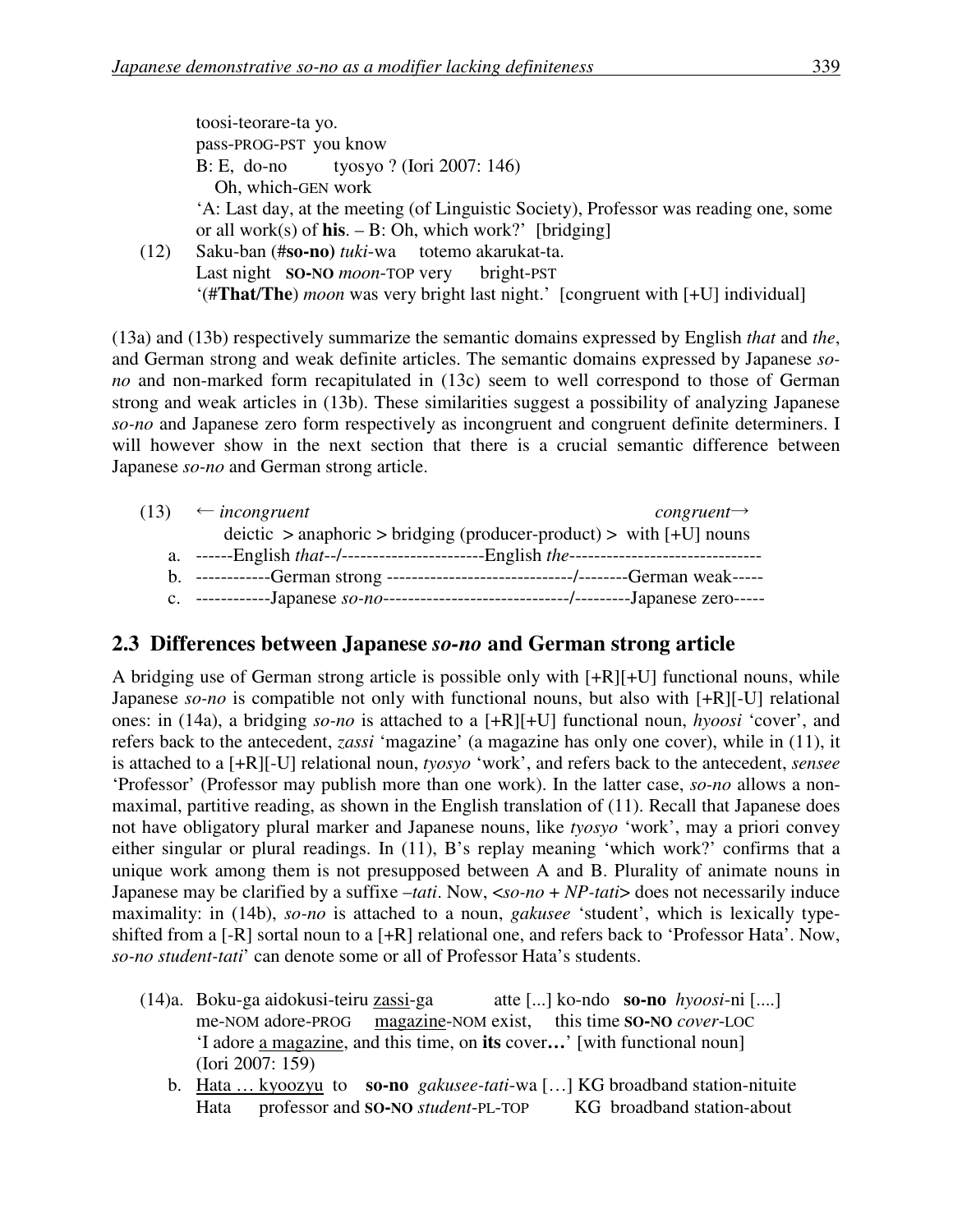happyoosimasu. (http://www.jearn.jp/2003conference/news/kwansei.html) give.a.talk. [with coerced relational noun] 'Professor Hata and some or all students of **his** will give a talk about KG broadband station'

The same is true for anaphoric and deictic uses of *so-no*: in (15a) including an anaphoric *so-no*, the referents of *so-no koinu* 'puppy' may be not maximally identified with the seven puppies introduced in the preceding discourse, which is confirmed by B's question meaning 'how many puppies?'; in (15b) including a deicitc *so-no*, the propositional contribution of *so-no koinu* is not maximally identified with the seven puppies indicated by A's gesture, which is confirmed by B's question meaning 'how many ones?'. Taking into account of these observations, we can conclude that Japanese *so-no*, lacking uniqueness or maximality presupposition in all its uses, cannot be analyzed as a definite determiner<sup>7</sup>.

(15)a. A: Pet shop-ni totemo kawaii koinu-ga nana-hiki imasita. watasi-wa **so-no** pet-shop-LOC very pretty puppy-NOM seven-CL were me-TOP **SO-NO** *koinu*-o kaimasita. *puppy*-ACC bought B: Nan-biki katta-no desu-ka?

what- CL bought-COMP COP-Q

'A: The pet shop has seven very pretty puppies. I bought one, some or all of **those** *puppies* – B: How many ones did you buy?'

- b. [In a pet shop, a client A says to a shop assistant B, in pointing out seven puppies he finds there]
	- A: **so-no** *koinu*-o kaimasu. **SO-NO** *puppy*-ACC buy
	- B: Nan-biki desu-ka? what- CL COP -Q

'A: I buy one, some or all of **those** *puppies*! – B: How many ones?'

<sup>7</sup> In (15a,b), the plural form of *so-no*, *sore-ra-no*, is not impossible. Nakanishi & Tomioka (2004) point out that Japanese plural markers, *-tati* and *–ra*, convey basically heterogeneous plurality whose individual members are not uniform. Kobayakawa (2004: 42) observes that, when denoting plural referents, <*sono+NP*> represents a group of entities conceived as belonging to the same category, while <*sore-ra-no+NP*> represents a group of entities conceived as belonging to different subcategories of the same category. Turning back to (15a,b), <*so-no*+*puppy*> seems to be more natural than <*sore-ra-no+puppy>*, since there is no contextual information indicating different subcategories of puppies. On the other hand, in (i), <*sore-ra-no+pen*> is natural because two different types of pens (felt pens and ball-point pens) are mentioned. It is to be noticed that <*sore-ra-no+pen*> should denote objects including both of the two types of pens, but not necessarily all of the two felt pens and all of the three ball-point pens previously introduced.

<sup>(</sup>i) Taro-wa feruto pen-o ni-hon to booru pen-o san-bon katta. Sikasi **sore-ra-no** *pen*-wa, Taro-TOP felt pen-ACC two-CL and ball-point pen-ACC three-CL bought but **SORE-RA-NO** *pen*-TOP amari yoku kake-nakat-ta.

very well write-NEG-PST

<sup>&#</sup>x27;Taro bought two felt pens and three ball-point pens. But **SORE-RA-NO** pen (one or all of the two felt pens and some or all of the three ball-point pens) didn't write very well.'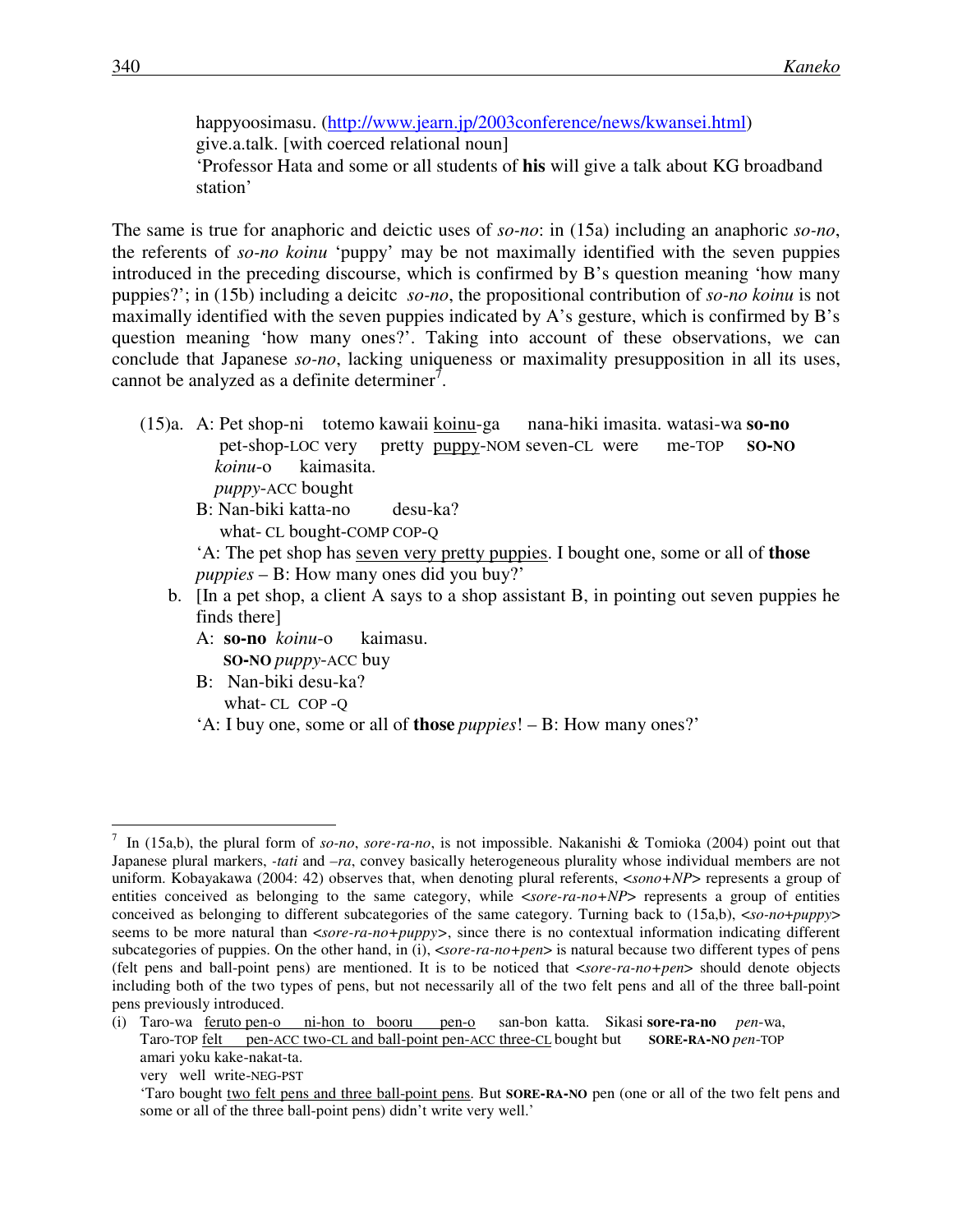# **3 Proposals**

 $\overline{a}$ 

In this section, I will try to account for the similarities and differences examined in Section 2 between German strong article and Japanese *so-no* by referring to Elbourne's (2008) analysis of demonstratives and Etxebberia & Ginnakidou's (2010) idea of grammatically encoded domain restriction (3.1). I will next examine some morphological and syntactic correlations of the lack of uniqueness or maximality presupposition (3.2).

### **3.1 Japanese** *so-no* **as a domain-restricting modifier**

Schwarz (2009) proposes, to account for differences between German weak and strong articles, that the latter, but not the former, evokes an extra individual argument, noted by *1* in (16a). A similar idea is advanced by Elbourne (2008) for the semantics of demonstratives, according to which, demonstratives take three arguments, *index*, *relation* and a NP, as in (16b): i) *index* (noted by *i*) is a salient individual on the basis of which the actual interpretation of a demonstrative is computed<sup>8</sup>, and may be considered as corresponding to Schwarz's (2009) extra individual argument; ii) *Relation* (noted by *R*) constrains the relation between *index* and propositional contribution of the demonstrative phrase. Applying this analysis to German strong article, the semantics of *DEM Auto* 'the<sub>strong</sub> car' in (5), including its deictic use, is represented by (16c), where the value of *index* is given by an assignment function *g* and is determined by gesture. The propositional contribution of this definite phrase is related to the demonstratum (noted by *g(i)*) by identity *Relation* (noted by *=*). The referent of the whole demonstrative expression is uniquely determined by the *iota* operator. Almost the same is true for its anaphoric use except that the value of *index* is determined by the antecedent. In cases of bridging use based on producer-product relation, a [+R] functional noun denoting the producer (ex. *author*) lexically has an external argument, which is identified with the value of *index* provided by the antecedent (ex. *a novel*), as in  $(16d)^9$ .

 $(16)a$ . [DP 1 [D' D NP]] (Schwarz 2009: 270) b.  $[p_F[\text{that } i] \, R] \, NP]$  (Elbourne 2008: 430) c. *deictic use*  $[[*DEM Auto* (in (5))]$ <sup>g</sup> = ιx (*car'*(x) & x = g(i)) d. *bridging use*  $[[DEM]$  *Autor* (in (7))]]<sup>g</sup> = *ιx* (*author'*(x)(y) & y = g(i))

Now, how to represent the semantics of Japanese *so-no*, which manifests similar deictic, anaphoric and bridging uses, but allow wider range of readings from indefinite partitive reading to definite maximal one? Curiously, a similar ambiguity between definite and indefinite interpretations is shown by a demonstrative determiner  $\langle ti...a \rangle$  in St'át'imcets (Lilooet Salish). Thus, in (17a), the first occurrence of the sequence, *ti smém'lhats-a*, is translated in English by '**a** girl', while the co-referring second one is translated by '**the** girl'. Matthewson (2009) analyzes this determiner as a wide scope indefinite, on the basis of the observation that it should take wide scope with respect to negation, as in (17b).

<sup>8</sup> In deictic uses, *index* may further be spatially specified as [proximal] or [distal].

 $9$  Elbourne (2008) deals with demonstratives in the framework of situation semantics. I however do not mention the situation variable in the semantic representations of German strong article and Japanese *so-no* for simplicity of exposition.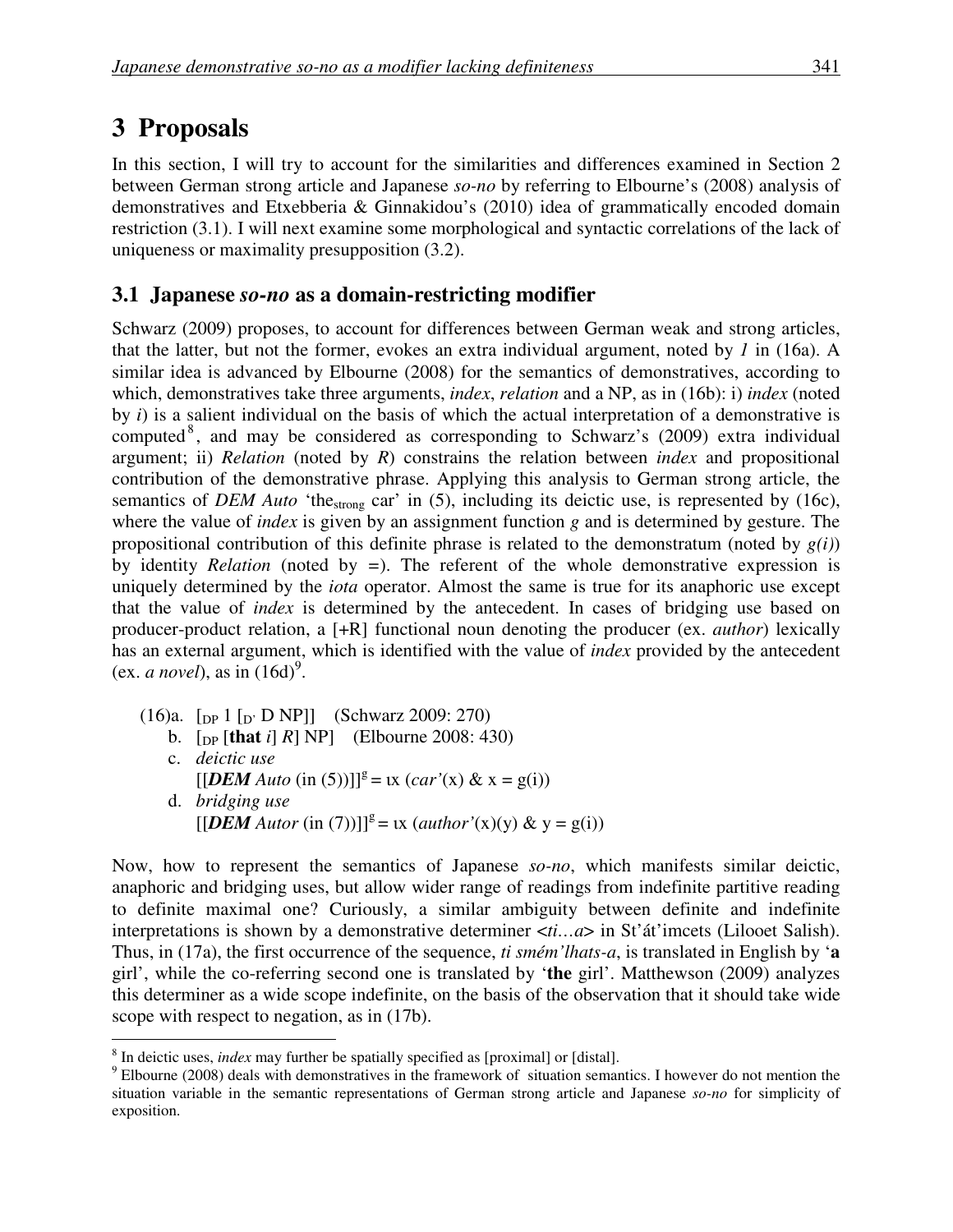- (17)a. Húy'-lhkan ptakwlh, ptákwkh-min lts7a [**ti** smém'lhats-**a**] going.to-1SG.subject tell.story tell.story-applicative here DET girl-DET wa7 ku7 ítal láti7 [**ti** *smém'lhats-***a**] IMPERFECTIVE REPORT cry deictic **DET** *girl-***DET** 'I'm going to tell a legend, a legend about a girl. **The** *girl* was crying there.' (Matthewson 2009: 28)
	- b. Cw7aoz kw-s áz'-en-as [**ti** sts'úqwaz'-**a**] kw-s Sophie. NEG DET-NOM buy-DIRECTION 3.SG **DET** fish –DET DET-NOM Sophie 'Sophie didn't buy a fish.' (='There is a fish which Sophie didn't buy.') (idem.29)

Etxebberia & Ginnakidou (2010) claim that this determiner does not introduce the *iota* operator, and should be analyzed a modifier (of type  $\langle\langle e,t\rangle,\langle e,t\rangle)$ ) serving as a domain restrictor. The semantics of domain restriction is formalized in terms of a context set variable *C*. It is to be noticed that, although domain restriction is often considered as a purely pragmatic phenomenon, Etxebberia & Ginnakidou (2010) analyze it as grammatically encoded. A domain restricting determiner yields an intersection of the set of individuals denoted by the NP (represented by a property *P*) and the set of individual provided by a property *C*, as in (18a).

- (18)a.  $[[[*t*i NP-a]]]=\lambda P_{et}\lambda x.P(x)\cap C(x)$  (idem.18)
	- b.  $[[(17a)]]^g = \exists y [y \in \lambda x [girl'(x) \cap C(x)] \& I'm\text{-}going\text{-}to\text{-}tell\text{-}a\text{-}legend about'(y)]$
	- c. "Ambiguous DPs [between definite and indefinite readings] in such languages [lacking definite and indefinite article] are simply indefinites. They are semantically equivalent to English indefinites, but have a wider range of felicitous uses because they do not compete with definites and therefore do not induce the same [quantity] implicature". (Heim 2011: 1006)

The semantics of the first sentence of (17a) is computed, as in (18b), thanks to a contextually introduced existential quantifier, and boils down to saying that there is a woman among contextually relevant women such that the speaker is going to tell a legend about her. A similar analysis is proposed by Heim (2011). As in (18c), she suggests that definites and indefinites form a scale of competing alternatives: "I buy the book" thus entails "I buy a book". The quantity principle requires in article-languages that a use of the latter implicates the falsity of the former stronger proposition. Since such a formal distinction between definites and indefinites is absent in St'át'imcets, <*ti…a*> may be used either indefinitely or definitely. The latter case is observed when the set of the relevant alternative members is narrowed down until a singleton member, which is further mentioned in the previous discourse, as in the second sentence of (17a).

I propose to combine Etxebberia & Ginnakidou's (2010) idea of grammatically encoded domain restriction and Elbourne's (2008) framework, to represent the semantics of Japanese *sono*. I first propose to clarify the effect of the context set variable *C* in terms of *Relation* between *index* and the propositional contribution of  $\langle so-no+NP \rangle$ . The semantics of *so-no* is then represented by (19). The semantics of deictic and anaphoric uses of *so-no koinu* 'puppy' is represented by (20a) where the value of *index* (noted by *g(i)*) is interpreted as the seven puppies introduced by the preceding discourse in (15a), or as those demonstrated by A's gesture in (15b). The restricted domain thus boils down to the set of these contextually relevant seven puppies. These contextually relevant members are related to the propositional contribution of *so-no koinu*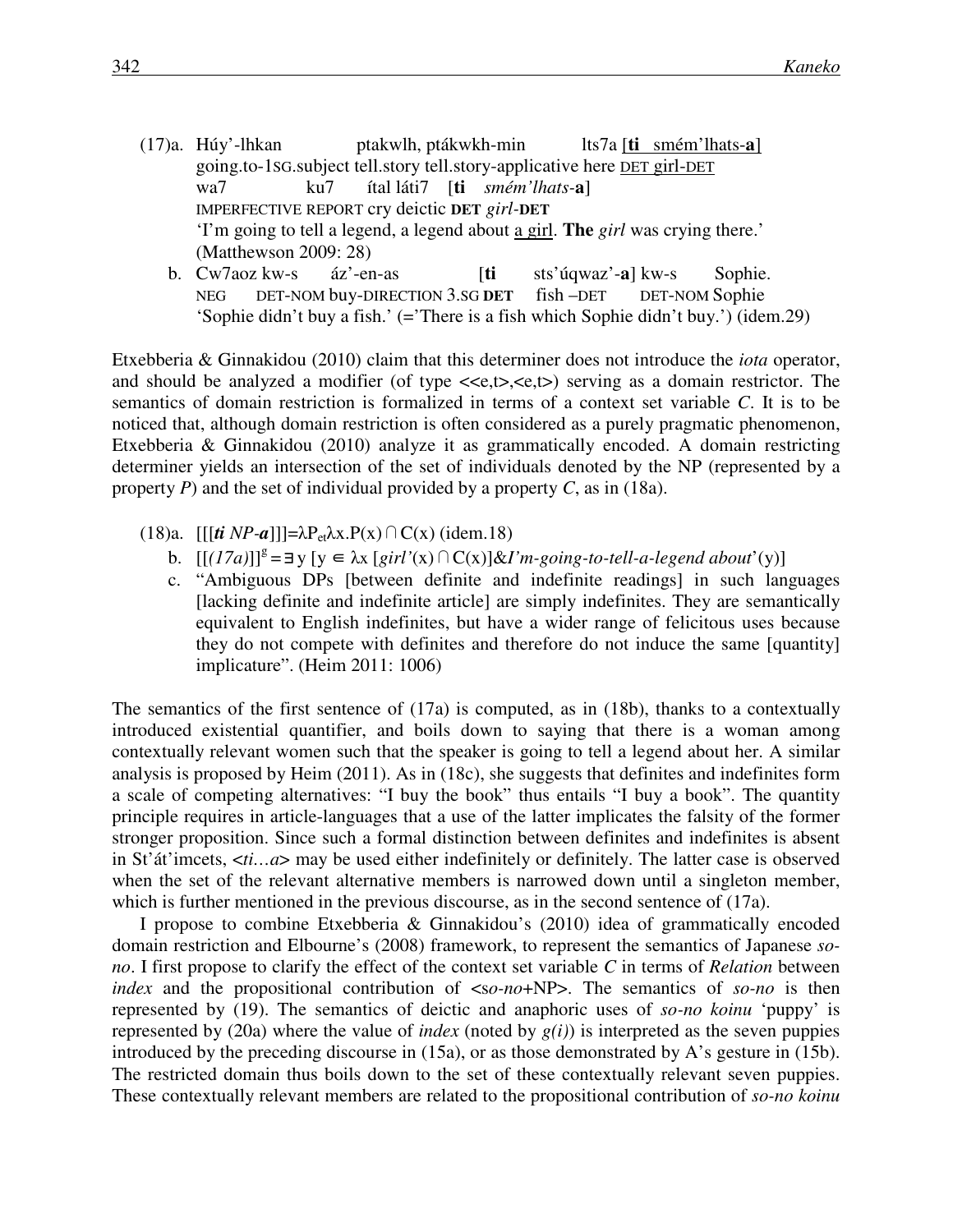in terms of identity *Relation*. The difference from German strong article, represented in (16c), is that the *iota* operator is not evoked. The semantics of the whole sentence of (15a,b) is computed thanks to a contextually introduced existential quantifier, as in (20b), which boils down to saying that in the restricted domain consisting of the relevant seven puppies, there is / are some member(s) such that A buys it (them). Now, the maximal definite reading "A buys the seven puppies" surely entails the partitive indefinite reading "A buys some of the seven puppies". But, because of lack of formal definite / indefinite distinction in Japanese, the quantity implicature is not invoked. *so-no* then allows both of definite and indefinite interpretations, just like St'át'imcets demonstrative <*ti*…*-a*>.

(19)  $[[so-no...]]^g = \lambda P_{et} \lambda x (P(x) \& R(x)(g(i)))$ 

(20) *deictic and anaphoric use*

- a.  $[[so-no\, koinu\, (in (15a,b))]]^g = \lambda x \, (puppy'(x) \& x = g(i))$
- b.  $[[(15a,b)]]^g = \exists y [y \in \lambda x [pupp y'(x) \& x = g(i)] \& buy' (A)(y)]$

As regards bridging use of *so-no*, we observed two cases: one case includes lexically [+R] relational or functional nouns, like *so-no typsyo* 'work' in (11) and *so-no hyoosi* 'cover' (14a), while another case includes nouns type-shifted from [-R] sortal noun to [+R] relational one, like *so-no gakusee-tati* 'students' in (14b). The semantics of the former case is represented by (21a), where [+R] relational noun, *tyosyo* 'work', is disposed with two arguments, the external one of which is related, by way of identity *Relation*, to the value of *index* provided by the antecedent. The semantics of the latter is represented by means of a contextually salient *Relation* variable (Barker 2011: 1114), as in (21b). In the context of (14b), *Relation* between the value of *index* (Professor Hata) and students may be most naturally considered as 'supervise' *Relation*. The semantics of the whole sentence of (11) including bridging *so-no* is computed, just like in cases including deictic or anaphoric *so-no*, in terms of a contextually introduced existential quantifier, as in (21c) (where *g(i)* is identified as the denotation of the antecedent, *Professor Hata*).

- (21) *bridging use*
- a.  $[[so-no\ tyosyo\ (in (11))]^g = \lambda x\ (work'(x)(z)\ \&\ z = g(i))$
- b.  $[[so-no\;gakusee-tati\; (in\; (14b))]^g = \lambda x\; (students\; (x)\& R(x)(g(i)))$ 
	- c.  $[[(11)]^g = \exists y [y \in \lambda x [work'(x)(z) \& z = g(i)] \& was-reading' (g(i))(z)]$

One observation in the field of L2 acquisition indirectly supports the hypothesis that Japanese *sono* does not necessarily induce maximality. Kaneko (1996) observes that L1 Japanese learners overuse English definite article *the* in partitive indefinite contexts. Thus in (22), *pencil* is interpreted as one of the pencils introduced by the antecedent, *some pencils*. In such partitive contexts, native speakers choose the indefinite article, *a*, while Japanese learners tend to mis-use *the*. It is to be noticed that anaphoric and bridging uses of English *the* are sometimes translated in Japanese by *so-no*, as in (23a,b) which are found in English-Japanese dictionaries: in (23a), *the dog* is co-referent with the antecedent, *a dog*; in (23b), *the mark* is understood, through bridging inference, as the mark left on the telegraph pole after the traffic accident described by the first sentence. If we assume that the acquisition of English *the* by L1 Japanese learners is somehow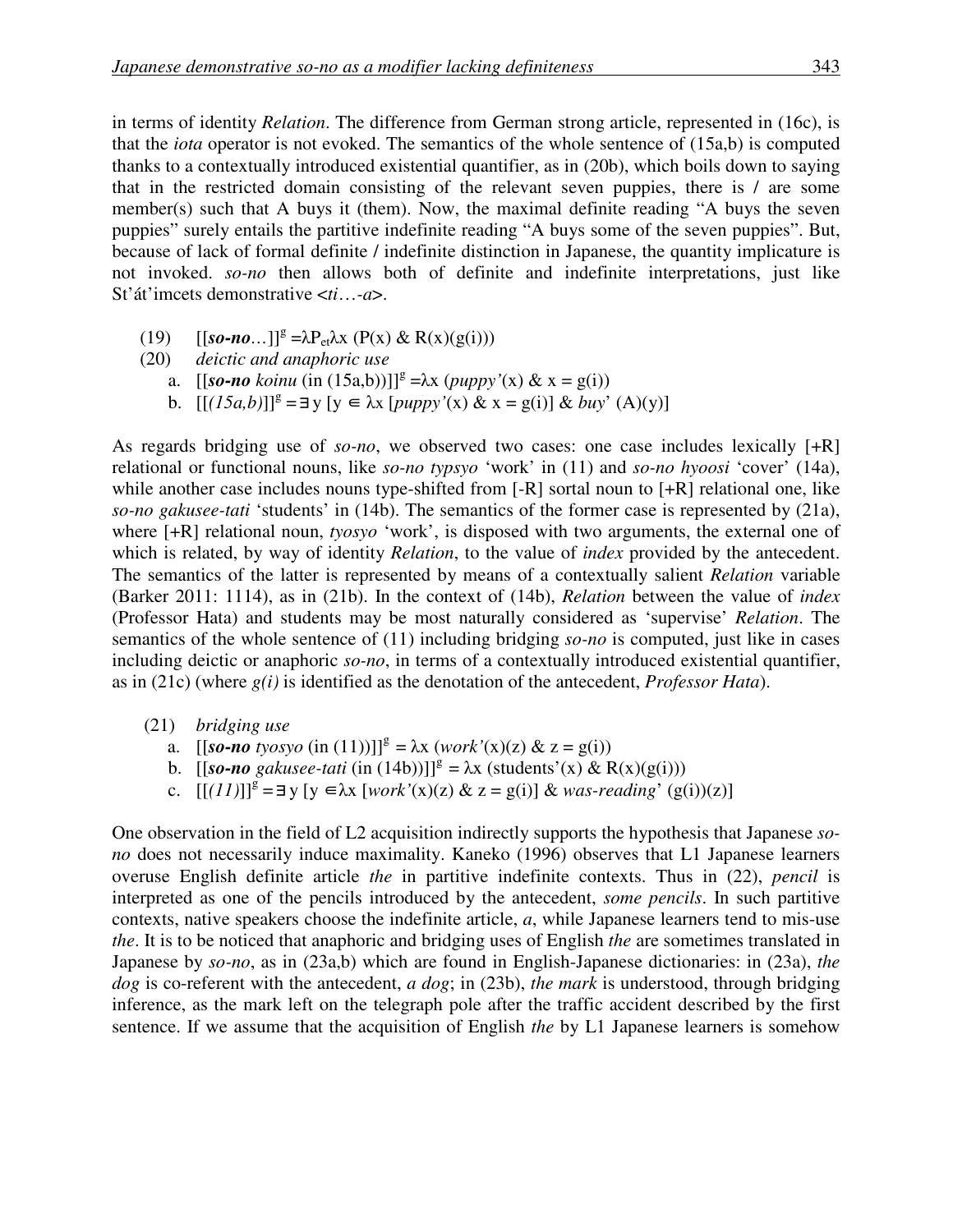influenced by L1 transfer due to lack of maximality of Japanese *so-no* <sup>10</sup>, we may naturally account for their overuses of English *the* in partitive indefinite contexts.

- (22) Once there was a boy. He wanted to write a letter. He went to his mother. She showed him some pencils. So he took (**a / the /--** ) *pencil*. And he wrote his letter. (Kaneko 1996)
- (23)a. *anaphoric* We keep a dog, and are all fond of **the** *dog*. (*the* translated with *so-no* in *Kenkyusya's English-Japanese Dictionary for the General Reader*: 2246) b. *bridging* His car struck a telegraph pole; you can still see **the** *mark* on the pole. (*the* translated with *so-no* in *Genius English-Japanese Dictionary*: 1940)

#### **3.2 Morphological and syntactic correlations**

The hypothesis that Japanese *so-no* does not induce uniqueness or maximality has some correlations in syntactic and morphological fields. Lyons (1999) suggests that the syntactic head D is the locus of the semantic feature of uniqueness / maximality, and is absent in article-less languages. In a similar vein, Bošković (2009) claims that article-less languages, like Japanese, Korean, Serbo-Croatian, etc. lack DP projection, and that determiner-like expressions (ex. possessives, demonstratives, etc.) in these languages are syntactically adjunctive modifiers<sup>11</sup>. Leu (2008) observes that in some Germanic languages, demonstratives take the same form as the one that the definite article takes when followed by an adjective modifier, like *di* in Swiss German in (24a), and that in colloquial Swedish, demonstratives consist of <definite article + locative 'here' or 'there'>, as in (24b). Based on these observations, this author claims that demonstratives have a complex structure consisting of <definite article + implicit or explicit modifier>. Leu (2008: 26) further analyzes Japanese demonstratives as corresponding to his modifier component by noting that "the Japanese way of saying 'this book' is something like 'book of here'".

- (24)a. d rosä / **di** rot rosä / **di** rosä (Leu 2008: 19) [Swiss German] the rose / the red rose / this rose
	- b. **det** här / **der** där (idem.21) [colloquial Swedish] the here 'this one / the there 'that one'

 $10$  Ko, Ionin & Wexler (2010) show, based on systematic empirical investigation, that another article-less L1, Korean, learners equally misuse English *the* in indefinite partitive contexts both in anaphoric and bridging cases. To account for this observation, they first assume i) that not only definiteness, but also existential presuppositionality are semantic universals provided by Universal Grammar: definiteness is defined as a combination of existential presupposition + uniqueness / maximality presupposition, while presuppositionality is not necessarily accompanied with uniqueness / maximality. They further assume that "L2 learners have access to semantic universals provided by Universal Grammar, just like child L1 learners" (p.214), and ii) that, fluctuating among possible parameter settings, they mis-set English *the* as a marker of existential presuppositionality, rather than definiteness. Kaneko (2012) points out that the lack of maximality is systematically observed with Japanese determiner-like expressions including not only *so-no*, but also the other two demonstratives, *a-no* and *ko-no*, and pre-nominal possessives, like *watasi-no* 'my', and propose to reinterpret Ko, Ionin & Wexler's (2010) fluctuation hypothesis in terms of L1 transfer of parameter-setting (for presuppositionality) itself.

<sup>&</sup>lt;sup>11</sup> He however does not provide convincing evidence for the modifier analysis of demonstratives.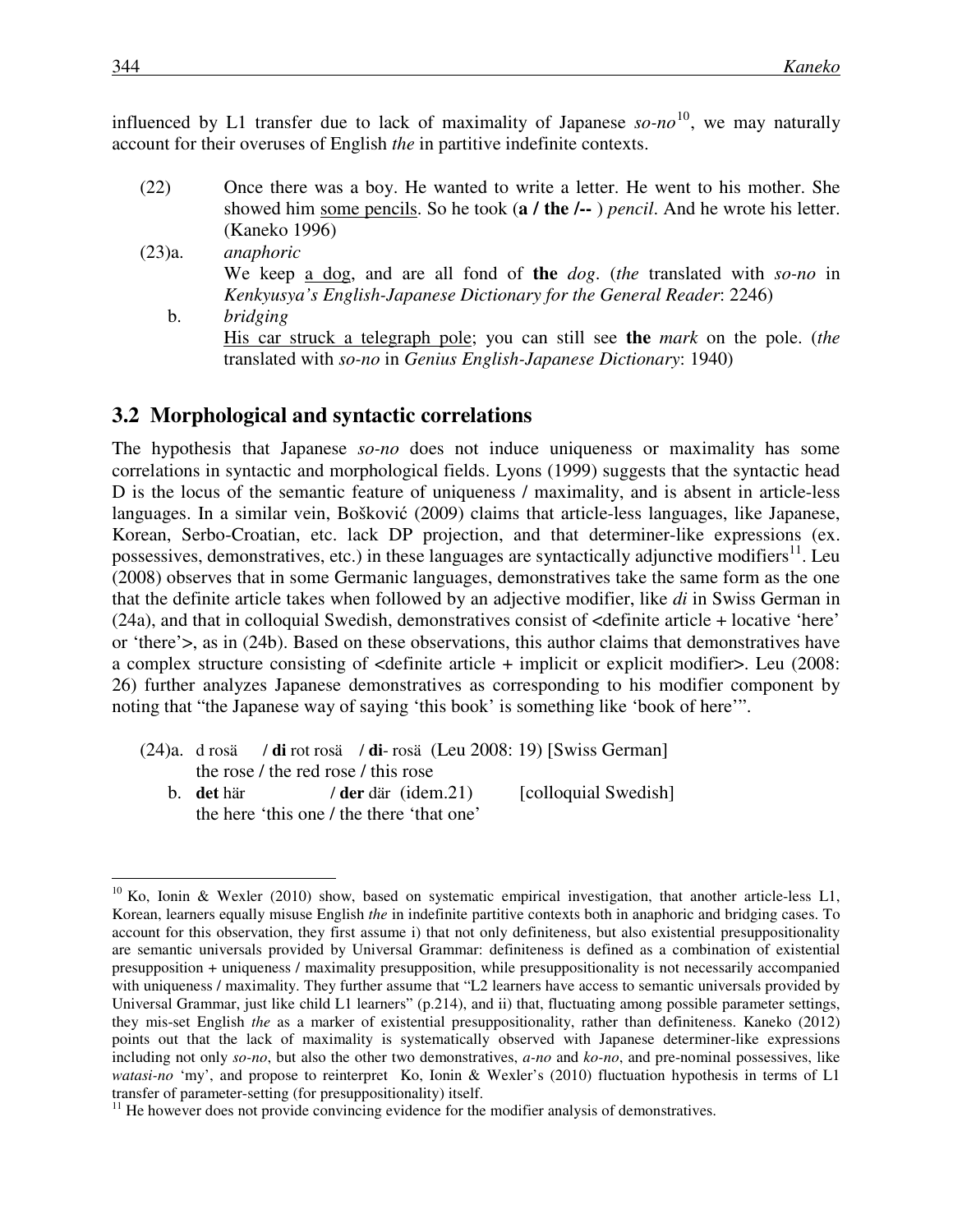Inspired by these previous studies, I assume that Japanese *so-no* does not project DP responsible for uniqueness / maximality and should be analyzed as a NP adjunct corresponding to a modifier part of Leu's structure, as in (25). At least three syntactic and morphological arguments come in favor of this hypothesis. First, *so-no* is decomposed into the demonstrative prefixe, *so-*, and the genitive marker –*no*. The same decomposition is possible for pre-nominal WH word, *do-no*, as in (26), which lacks, as well known, its own quantificational force and requires to be associated to some quantificational expression, like universal particle –*mo* in (26). Now, the demonstrative prefix *so*- takes the same forms with the WH prefix *do-* in pronominal, locative, directive and adverbial cases, as in (27a-d). These parallel morphologies suggest that demonstrative prefix *so*lacks, like WH prefix *do-*, its own quantificational force.

- (25)  $\left[\n\begin{array}{cc}\n\text{N} & \text{for } n\text{,} \\
\text{N} & \text{for } n\text{,} \\
\text{N} & \text{for } n\text{,} \\
\text{N} & \text{for } n\text{,} \\
\text{N} & \text{for } n\text{,} \\
\text{N} & \text{for } n\text{,} \\
\text{N} & \text{for } n\text{,} \\
\text{N} & \text{for } n\text{,} \\
\text{N} & \text{for } n\text{,} \\
\text{N} & \text{for } n\text{,} \\
\text{N} & \text{for } n\text{,} \\
\text{N}$
- (26) Do-no zidoosya-gaisya-mo **so-no** *ko-gaisya*-o suisensita which automobile-company-∀**SO-NO** *subsidiary*-ACC recommended 'Every automobile-company recommended one, some or all *subsidiaries* of **its.**' (27)a. {so-re / do-re} [pronominal]
	- that / which b.  $\{so-ko / do-ko\}$  [locative] there / where c. {so-tira / do-tira} [directive] that direction / which direction d.  $\{so-o \mid \text{do-o}\}\$  [adverbial]
		- in that way / in which way

Second, as observed by Miyamoto (2009) among others, Japanese *so-no* may be preceded, contrary to English demonstratives in (28a), by other modifiers. In (28b), the superlative, *itiban* 'the most', inside the relative further forces the restrictive reading. The possibility of being preceded by a restrictive modifier clearly indicates that *so-no* is not a determiner closing nominal projections.

(28)a. \*expensive **this** *car* (Bošković 2009: 195)

b. Toyota-wa [itiban gyoosekinoyoi] **so-no** *ko-gaisya*-o suisensita Toyota-TOP [most productive] **SO-NO** *subsidiary*-ACC recommended 'Toyota recommended **its** most productive *subsidiary*.'<sup>12</sup>

(i) Pet shop-ni koinu-ga nana-hiki imasita. pet-shop-LOC puppy-NOM seven-CL were 'I found seven puppies in the pet-shop'

- a. Watasi-wa **so-no** [itiban kawaii] *koinu*-o kaimasita. me-TOP **SO-NO** [most pretty] *puppy*-ACC bought
- b. ??Watasi-wa [itiban kawaii] **so-no** *koinu*-o kaimasita. me-TOP [most pretty] **SO-NO** *puppy*-ACC bought

<sup>&</sup>lt;sup>12</sup> Differently from the bridging *so-no* in (28b), the anaphoric *so-no* is not easily preceded by a restrictive modifier, as shown by the contrast between (ia) and (ib). I assume that this difficulty is due to the pragmatic constraint that the antecedent of *so-no* should be as near as possible (Iori 2007). It is to be noticed that *so-no* may refer to the content of a modifier just preceding it, as in (ii). When the intended antecedent is far from *so-no*, and a modifier intervenes between it and *so-no*, as in (ib), the antecedent of *so-no* cannot be so clearly identified. On the other hand, in bridging uses, as in (28b) where the antecedent is in the same clause as *so-no*, the identification of its antecedent is not so heavily disturbed by an intervening modifier.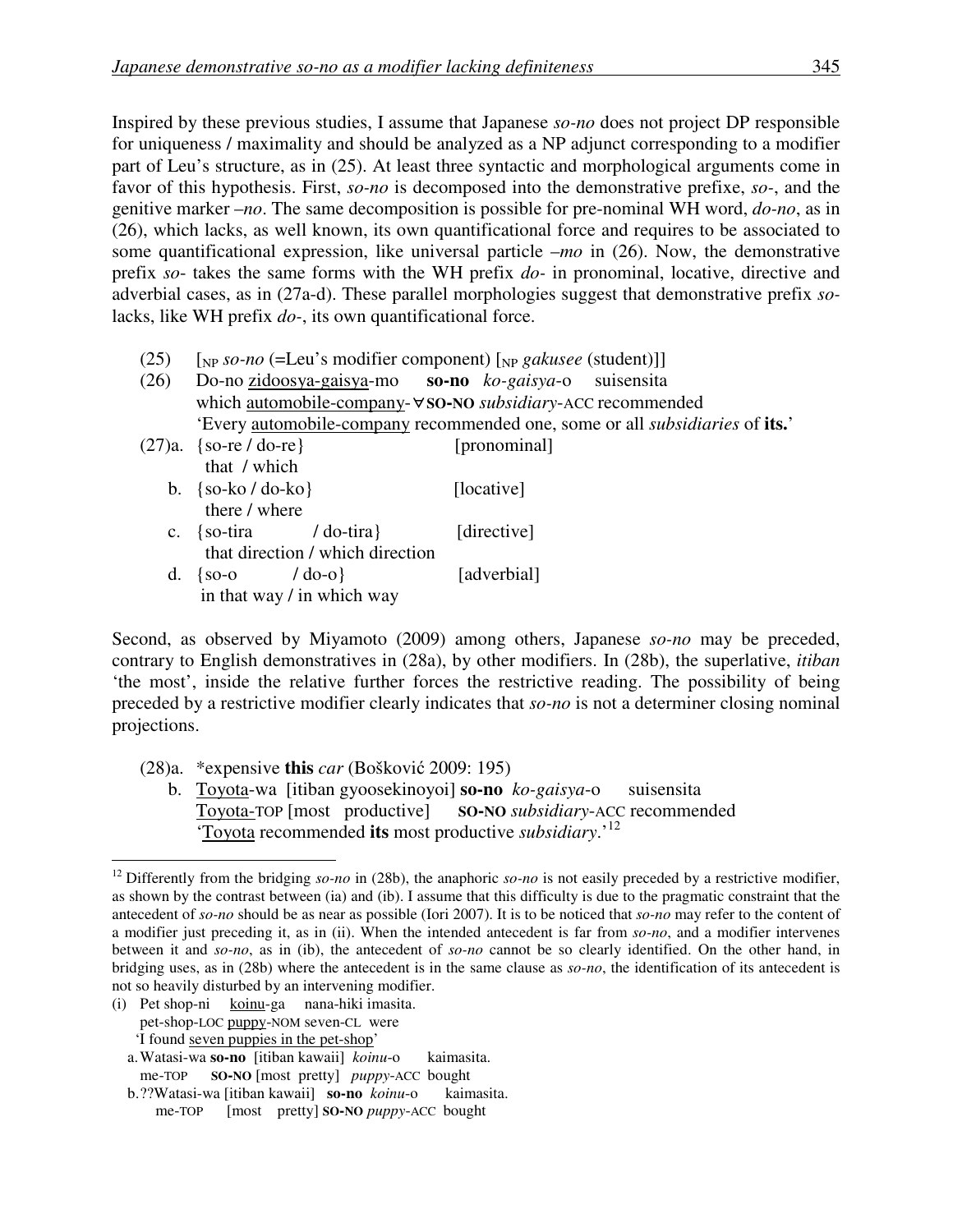Third, Saito, Lin & Murasugi (2008) argue that a pre-nominal *no*-marked phrase in Japanese is analyzed as situated either i) in an argument position when allowing an ellipsis of the following NP, or ii) in an adjunct position when the ellipsis is not accepted. Thus, *Bill-no* 'Bill's', which allows an ellipsis of the following NP, *hon* 'book', in (29a), is in an argument position, while *ame-no* 'rainy', which does not allow an ellipsis of the following NP, *hi* 'day', in (29b), is in an adjunct position. Now, as shown by (30a,b), *so*-*no* doesn't allow ellipsis of the following NP in deictic uses as well as in bridging uses, which indicates that it behaves as a NP-adjunct.

- (29)a. Taro-wa [**John-no** hon]-o katta ga, Hanako-wa [**Bill-no** hon]-o katta. Taro-TOP **John's** book- ACC bought but Hanako-TOP **Bill's** book- ACC bought 'Taro bought John's book(s), but Hanako bought Bill's (books).'
	- b. \*[**Hare-no** hi]-wa yoi ga, [**ame-no** hi]-wa otikomu. clear-**NO** day-TOP good but rain-**NO** day-TOP feel depressed 'Clear days are ok, but I feel depressed on rainy (days).' (Saito, Lin & Murasugi 2008: 253)
- (30)a. \*[**so-no** hon]-wa omosiroi ga [**so-no** hon]-wa omosiroku-nai. [deictic]. **SO-NO** book-TOP interesting but **SO-NO** book-TOP interesting-NEG '**That** book is interesting, but **that** (book) is not interesting.'
	- b. \*Toyota-wa [**so-no** ko-gaisya]-o suisensita ga, Honda-wa Toyota-TOP **SO-NO** subsidiary-ACC recommended but Honda TOP [**so-no** ko-gaisya]-o suisensi-nakatta. [bridging]<sup>13</sup> **SO-NO** subsidiary -ACC recommend-didn't 'Toyota recommended one, some or all of **its** *subsidiaryies***,** but Honda didn't recommend one, some or all of **its** (subsidiaries).'

'I bought the most pretty puppy (among them).'

(ii) "Anata nasi dewa iki-rare-nai" to itteita **sono** *Junko* ga ima hoka-no otoko-no "you without if alive-can-NEG COMP was.saying **SONO** *Junko*-NOM now another-GEN guy-GEN kodomo-o huta-ri mo un-deiru. (adapted from Iori 2007: 98) child-ACC two-CL even give.birth.-Resultative

<sup>&#</sup>x27;**The same** *Junko* who used to say that she could not be alive without me gave birth to two children with another guy.'

<sup>13</sup> Iori (2007) analyzes the bridging *so-no* as abbreviated form of the pronominal possessive, *sore-no* (demonstrative pronoun *sore* 'that'+ genitive *no*) and as basically different from the anaphoric *so-no*. If this analysis is on the right track, we predict that the bridging *so-no* syntactically behaves similarly to *sore-no* and differently from the deictic or anaphoric *so-no*. Now, Kinsui (1999: 81) points out that the pronominal possessive *sore-no* in (i) allows an ellipsis of the following NP, similarly to the *no*-marked possessives, as *Bill-no* 'Bill's' in (29a) and contrary to the deictic and bridging *so-no*, as in (30a,b) and in (i). The facts concerning the ellipsis thus indicate that the bridging *so-no* should be analyzed as parallel to deictic or anaphoric *so-no*, rather than to the pronominal possessive *sore-no*.

<sup>(</sup>i) Zoo-no sinzoo-wa totemo ookii. Ippoo nezumi-ni-mo sinzoo-wa aru ga, Elephant-GEN heart-TOP very big on the other hand mouse-LOC-also heart-TOP exist but {**sore-no** sinzoo-wa / \***so-no** sinzoo-wa} totemo tiisai. (Kinsui 1999: 81) **that-GEN** heart-TOP / **SO-NO** heart-TOP very small

 <sup>&#</sup>x27;The heart of an elephant is very big. A mouse too has a heart. But, **its** (heart) is very small.'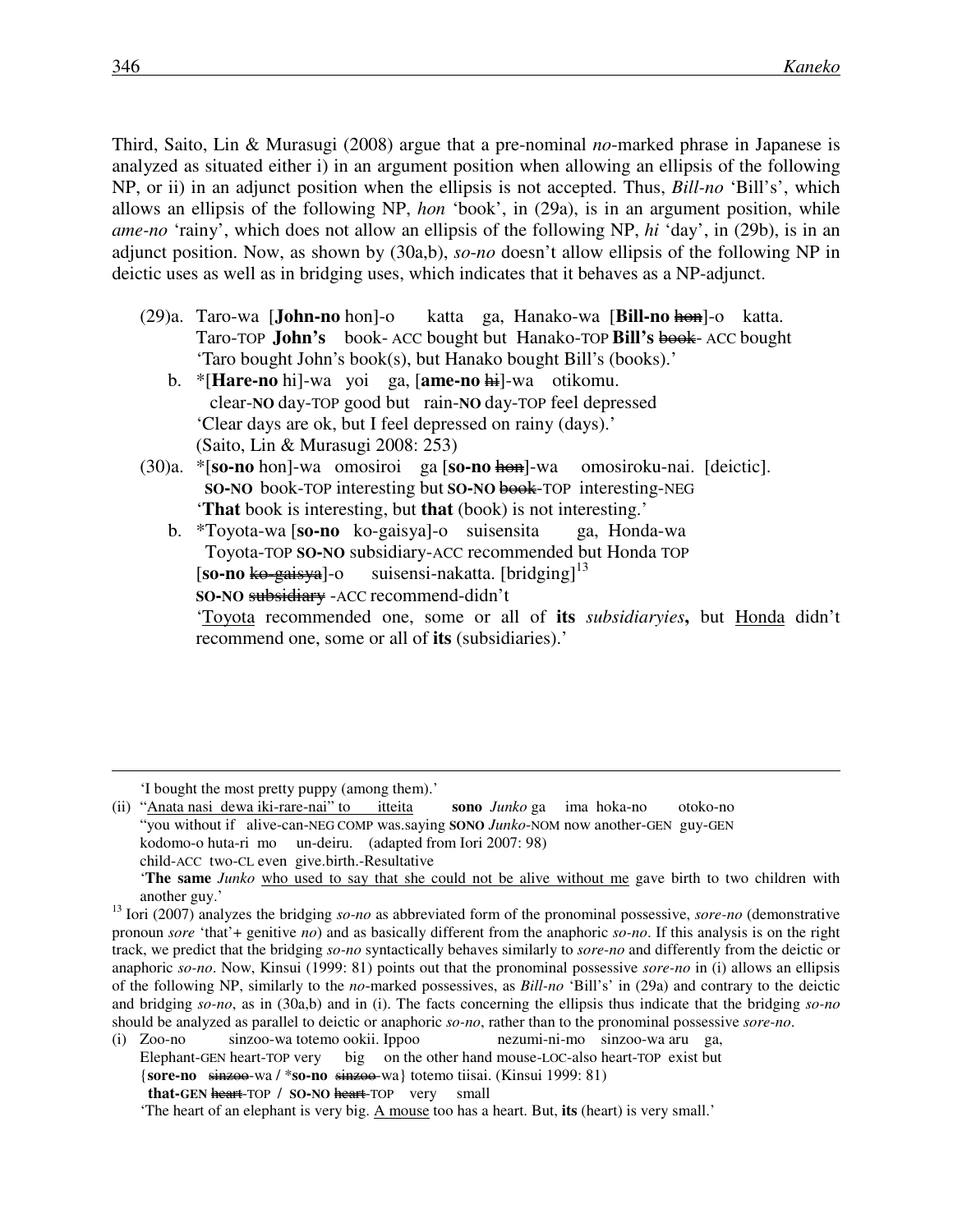## **4 Conclusion**

In this paper, I first showed that although both of German strong article and Japanese *so-no* seem to equally manifest characteristics of incongruent definite determiner in Löbner's (2011) terms, this analysis is not appropriate for Japanese *so-no* which does not necessarily induce, contrary to German strong article, uniqueness or maximality presupposition in all its uses. I next proposed to capture this difference by analyzing *so-no* as an NP-adjunct modifier semantically functioning as domain restrictor in Etxebberia & Ginnakidou's (2010) terms. I further suggested, following Heim (2011), that if *so-no* allows either unique / maximal definite or partitive indefinite readings, this is because, although these two readings form a scale of competing alternatives (the former entails the latter), the quantity implicature is not evoked due to the lack of formal definite / indefinite distinction in Japanese, and that the more informative definite reading is not excluded by a use of the form conveying the less informative partitive reading.

In addition to naturally accounting for mis-uses of English *the* in indefinite partitive contexts by L1 Japanese L2 English learners, this hypothesis finds its correlations in three morphological and syntactic phenomena: i) the demonstrative prefix *so-*, taking part in pre-nominal demonstrative, *so-no*, systematically displays the same morphologies with the WH prefix *do*- in pre-nominal WH *do-no*, which is known as lacking its own quantificational force; ii) *so-no* may be preceded by a restrictive modifier, like other adjective modifiers and differently from definite determiners in other languages; iii) *so-no* manifests, concerning an ellipsis of the following NP, the same distribution with other *no*-marked pre-nominal adjuncts.

It will be the subject of another study to examine if a similar analysis is applied to the two other Japanese demonstratives, *ko-o* and *a-no*, as well as generally to other determiner-like expressions in Japanese $^{14}$ .

## **References**

- Barker, Chris. 2011. Possessives and Relational Nouns. In Klaus von Heusinger, Claudia Maienborn, & Paul Portner (eds.). *Semantics: An International Handbook of Natural Language Meaning. Volume II*. Berlin: de Gruyter. Ch.45, 1109-1130.
- Bošković, Željko. 2009. No-DP analysis of article-less languages. *Studia Linguistica* 63.2: 187- 203.
- Elbourrne, Paul. 2008. Demonstratives as individual concepts. *Linguistics & Philosophy* 31: 409- 466.
- Etxeberria, Urtzi & Anastasia Ginnakidou. 2010. Contextual domain restriction, familiarity and definiteness: a cross-linguistic perspective. available from :

http://www.iker.cnrs.fr/IMG/pdf/giannaki&etxebe2010.pdf

- Heim, Irene. 2011. Definiteness and indefiniteness. In Klaus von Heusinger, Claudia Maienborn, & Paul Portner (eds.). Ch. 41, 996-1025.
- Hoji, Hajime, Satoshi Kinsui, Yukinori Takubo & Ayumi Ueyama. 2003. The demonstratives in modern Japanese. In Yen-hui Audrey. Li & Andrew Simpson (eds.) *Functional structure(s), form and interpretation*. London and New York: Routledge, 97-128.

For this point, see footnote 9.